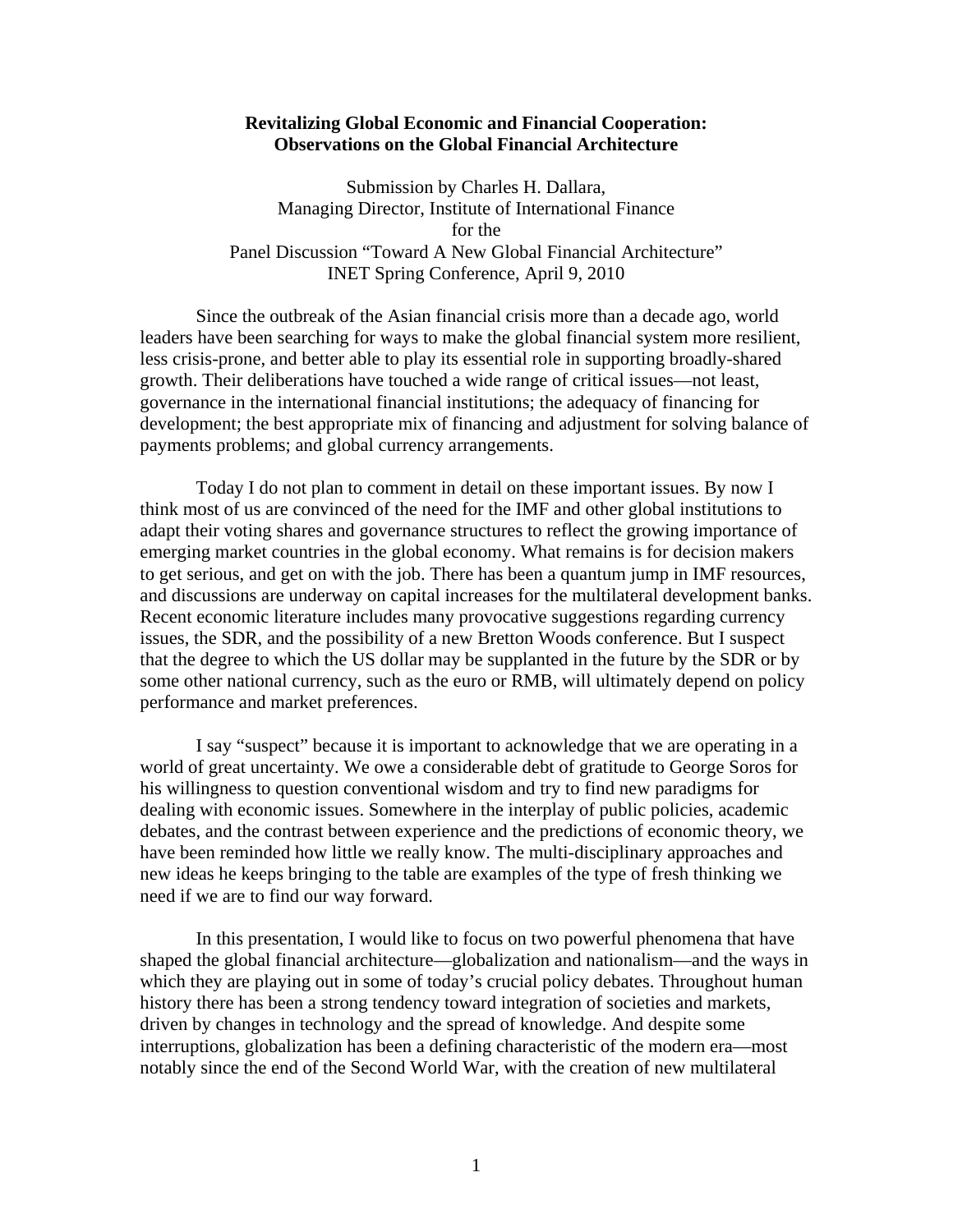institutions and mechanisms for international cooperation helping to generate unprecedented improvements in human welfare.

The recent global financial crisis led to severe economic and social disruption. Whether it will also cause significant back-tracking in the process of globalization and international cooperation remains to be seen. Economic recovery has begun, stimulated in part by cooperative efforts in the G-20. But we have also been left grappling with heightened tensions between globalization and nationalism, as policy makers respond more and more to political imperatives at home. The end-result could be a temporary bump in the road, or a more lasting change of direction, in which it will be difficult to find an appropriate balance between national political agendas and the actions needed to promote sustained and inclusive global growth. I will try to apply this perspective to three sets of issues: the ongoing reform of financial regulation; policy coordination to contain global imbalances; and the scope for institutionalizing consultations between the official and private sectors.

## *More effective financial regulation*

By now there is a broad consensus on the shortcomings that led to the recent global financial crisis—in particular, inadequate market practices and structures in the financial industry, weaknesses in supervision and regulation, and macroeconomic policy decisions that led to excessively loose monetary conditions and widening global imbalances. Action has gotten underway on a variety of fronts to correct these problems. But I think there are still some missing pieces—and these relate in particular to gaps in the global financial architecture.

The crisis reminded us that while businesses typically organize themselves globally, financial supervision and regulation are mostly carried out by national governments. So there is an inherent issue of coordination. Unfortunately, we have also seen that when crises strike, there is a tendency for national authorities to become inward-looking. The result can be a competition to guard one's own citizens against he worst possible consequences of a disorderly situation, rather than cooperation to achieve better outcomes for all. Previous global upheavals led to agreement on ways to improve coordination, like the formation of the Bretton Woods institutions or the European Coal and Steel Community. Will we able to do anything comparable this time?

The G-20 got off to a good start by pushing for the creation of the Financial Stability Board, and by asking the FSB to develop an internationally-coordinated road map for regulatory reform, drawing on the work of the Basel Committee and other expert groups. The FSB and the Basel Committee have mobilized world-class talent for this job, and they been working diligently, on a demanding timetable, to flesh out proposals for regulatory reform in the areas called for by the G-20. If they are allowed to do their work and are not sidetracked at the political level, there is a good chance that the end-result will be something of great value.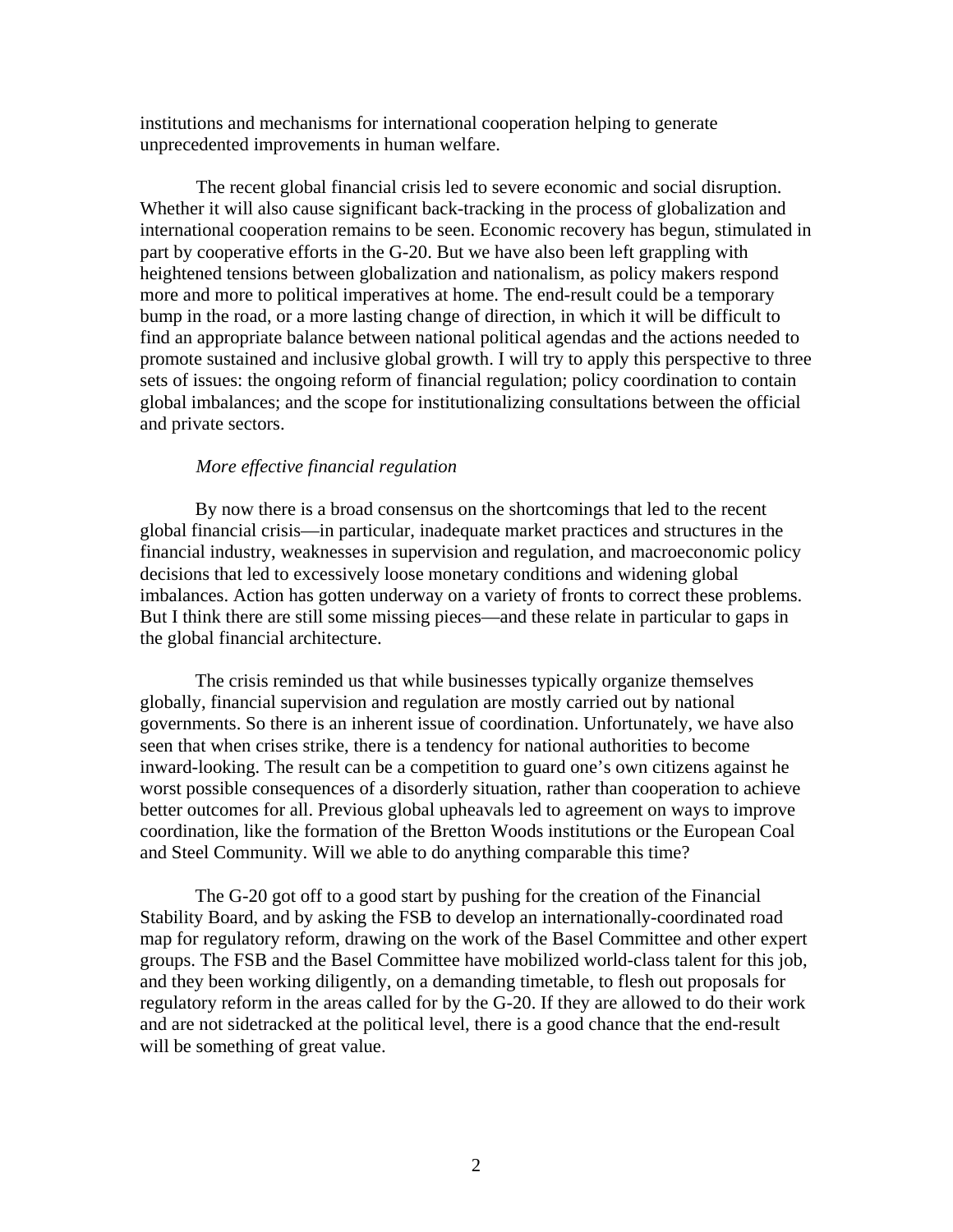But it is not self-evident at the moment that this will happen. In particular, I am concerned that progress toward agreement on regulatory standards in the FSB and Basel Committee risks being interrupted by a growing body of politically-motivated new proposals that do not fit comfortably into the G-20 road map—for instance, to impose financial transactions taxes and restrict certain lines of business, such as proprietary trading and derivatives transactions.

What does all of this suggest about the regulatory part of the global financial architecture? There is a significant and influential body of opinion which says: (a) that the benefits of large, global-integrated financial institutions—indeed, of globalization in general—are overstated; (b) that large global firms are—and always will be—too complex to manage, supervise, or resolve effectively; and (c) that when these firms run into difficulties, the effects are inevitably catastrophic. Their conclusion is that we should break up large, global firms and retreat into a form of regulatory autarky. I would strongly challenge every step of this analysis, as well as the conclusion. It is a counsel of despair which, if followed through, would cause great damage to the global economy.

It is clear that large, global firms pose governance and regulatory challenges which need to be addressed. But they are also very important for the functioning of the global economy. They help to make markets deeper and more liquid. They promote financial sector development through the diffusion of new technologies and best practices. And they play an indispensable role in promoting international trade and investment and expanding growth potential. Policy makers need to remain mindful of these benefits as they consider ways to address the challenges posed by large, global firms.

 Regulatory reform needs to be tackled with the type of vision and ambition that the global community brought to the creation of the Bretton Woods institutions and the WTO—one that seeks to preserve and build on the benefits of global integration, while finding ways to manage the risks. By combining well-calibrated and internationallycoordinated regulatory reform, more effective supervision, and improved industry practices, it should be possible to enhance the resilience of the financial sector while safeguarding its essential contributions to economic growth and employment. This will require action in four areas.

First, the financial services industry has a profound responsibility to correct failed market practices and structures. Improvements in the areas of governance, risk and liquidity management, clearing mechanisms, and compensation are essential to improve the functioning of markets and restore trust. The IIF has worked with its members to identify best industry practices and encourage their adoption. And we would encourage supervisors to step up their monitoring of these ongoing improvements, taking action when necessary to ensure that they are sustained and deepened.

Second, we need to make sure that global standard setters are able and permitted, without political interference, to do what is necessary to produce timely, proportionate standards whose impact has been fully and fairly evaluated.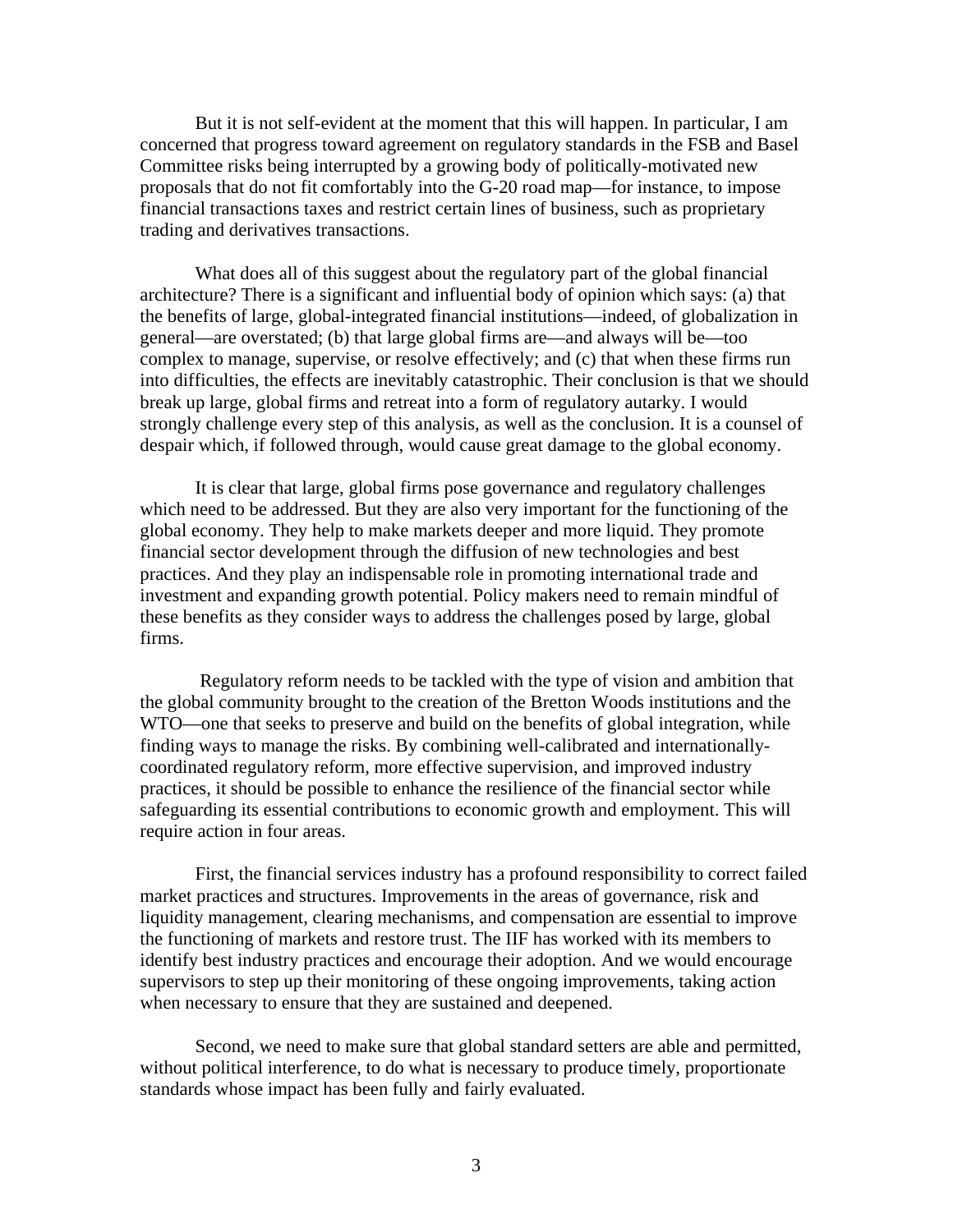Third, we need a similarly forward-looking and cooperative approach to supervision. It is clear that supervision needs to be coordinated and strengthened—not least, to ensure that all institutions that could cause major vulnerabilities are supervised, and that there are not gaps in the oversight of foreign branches and subsidiaries. New techniques for macro-prudential supervision are needed, to identify when market dynamics and the collective behavior of otherwise-sound firms may be creating risks for the system as a whole, and to find ways to reduce them.

Fourth and crucially, we must create the conditions in which national authorities will be willing and able to let large, global firms fail. Reducing the likelihood and potential costs of failure through more effective regulation and adequate supervision of such firms—and improvements in firms' own practices—is an important part of this. National authorities also need to harmonize their laws and procedures for dealing with the winding up of financial institutions, and to put in place an internationally-agreed mechanism for ensuring that failing firms are dealt with cooperatively not on the basis of confrontation.

It is conceivable that much of this can be accomplished through the development of more effective mechanisms for coordinating the work of national supervisory and regulatory bodies, building on the work of the Financial Stability Board. Indeed, in the past the IIF has suggested the formation of a global regulatory coordinating body, bringing together the work of the FSB, the Basel Committee, and IOSCO, to monitor and coordinate financial regulation and supervision on an internationally consistent and convergent basis, for systemically important firms.

But the FSB and other similar bodies operate mainly through peer pressure, and past experience with the workings of mechanisms without teeth is not very encouraging. So on balance, I think it is worth considering whether what we really need is a transnational supervisory and regulatory authority—created, perhaps, by enshrining something like the role of the FSB in a formal treaty. The debate now underway in Europe, regarding the creation of new regulatory agencies with significant powers, reflects some of this spirit. Perhaps the time has for a similar debate at the global level.

### *Coordination of economic policies*

I would like to move now from global coordination on financial regulation, to coordination of macroeconomic policies. Persistent macroeconomic imbalances created the conditions under which the recent global financial crisis became increasingly likely. And while the risk was recognized long before the crisis, initiatives to develop a coordinated policy approach to correct this problem failed to produce meaningful results. Since the outbreak of the crisis, global imbalances have been reduced dramatically, but this was mostly the result of extraordinary and costly temporary factors—the disruption of domestic lending and cross-border capital flows, deep recession, and the collapse of world trade. Unless action is taken to address the underlying causes, there is a risk that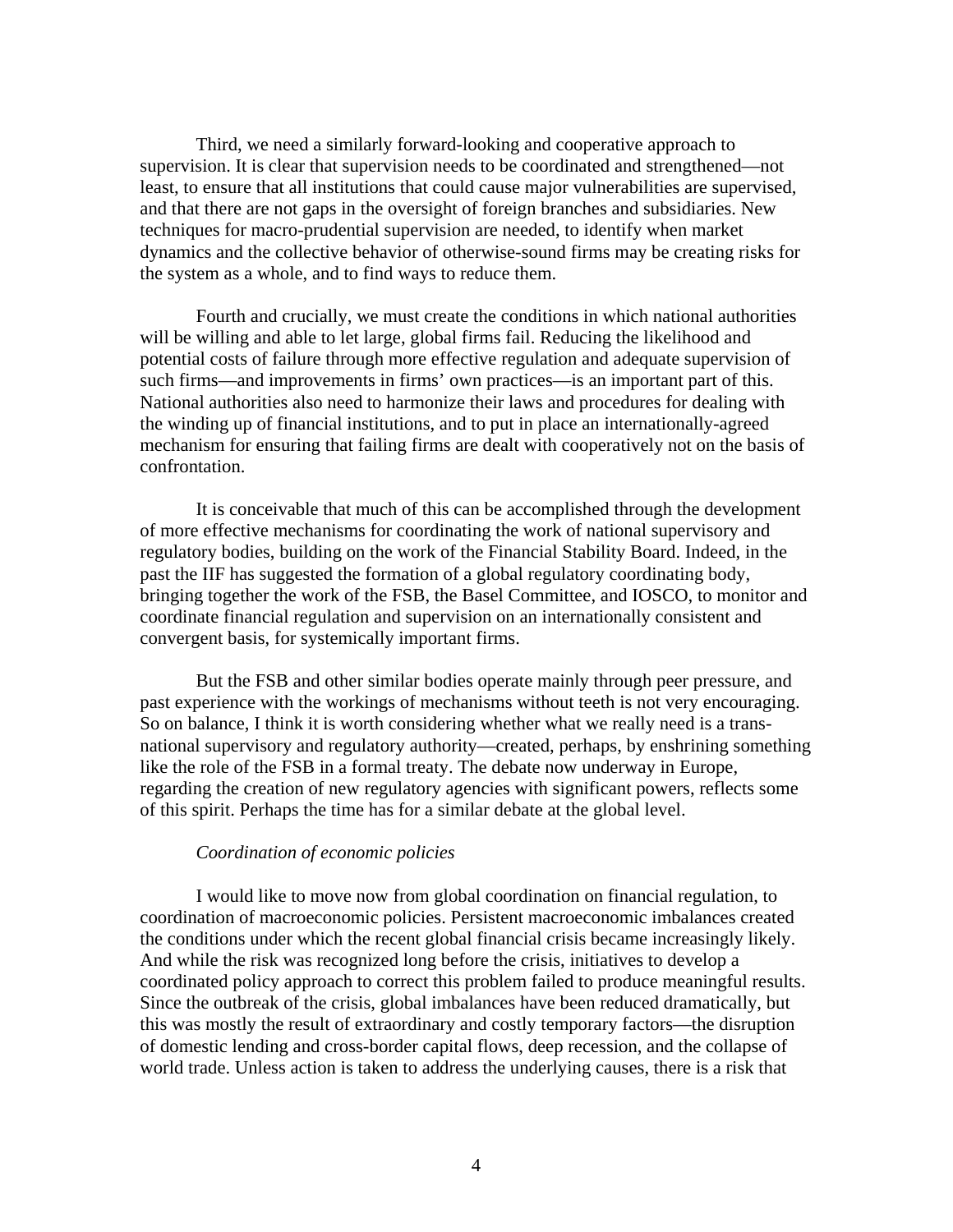the imbalances will re-emerge quickly in the recovery, sowing the seeds of future crisis and instability.

Indeed, concerns about fiscal sustainability are already leading to market pressure for sharp fiscal retrenchment in a number of mature market economies, at a time when growth prospects remain fragile. This has not yet spread to the United States, but one could well imagine a scenario in which the prospect of large and sustained US fiscal and external deficits could weaken confidence in the world's central reserve currency. Emerging markets generally face more favorable growth prospects, and many have begun tightening monetary policy in response to signs of growing inflationary pressure. However, when this is juxtaposed against weak performance and prospects elsewhere, it could lead to further surges in capital inflows and the risk of future boom/bust cycles.

 Changes in exchange rates clearly have a major role to play in resolving these dilemmas and reducing global imbalances. Unfortunately, so far international efforts in this area have generated more heat than light. Policy coordination discussions in the G-7 over a period of decades were largely ineffective. Attempts by the IMF a few years ago to put in place a system for identifying currency misalignments were derailed by lack of support from its major member countries. But trying to reduce global imbalances without real appreciation in surplus countries and depreciation in deficit countries would require excessively deflationary policies—a very risky approach under present circumstances, and one that is unlikely to be politically sustainable in any event.

 The leadership of the G-20, as more representative body that includes the largest mature and emerging market economies, has given new impetus to global coordination on many fronts. The new G-20 Mutual Assessment Process, intended to bring about macroeconomic and structural policy changes needed to put in place more balanced growth models and reduce global imbalances, is a particularly encouraging initiative. And maybe this time, and in this body, policy coordination will succeed.

 But I think it is more likely that the working methods and sheer size of the G-20 will work against this. As in the area of regulatory reform, peer pressure alone may not be enough—economic policy coordination will also require a clear set of objectives and sources of effective pressure, to help induce movement in the desired direction. And such a large group may also be ill-suited to the sort of give-and-take and tradeoffs that are necessary to reach concrete agreements on sensitive issues. At the same time, recent experience suggests that raising currency matters in bilateral negotiations can entangle these with extraneous political issues and harden opposition to reasonable alternatives.

 To increase the chances of success, I believe that the G-20 should consider establishing a smaller coordinating body that would carry this issue forward on behalf of the entire group. Such a Global Macroeconomic Coordinating Council could be composed of Heads of State from no more than ten mature and emerging market economies. With the support of the IMF and other international organizations, the Council would assess the need for policy changes, recommend remedial measures, monitor their implementation, and report regularly to the full G-20 Summit for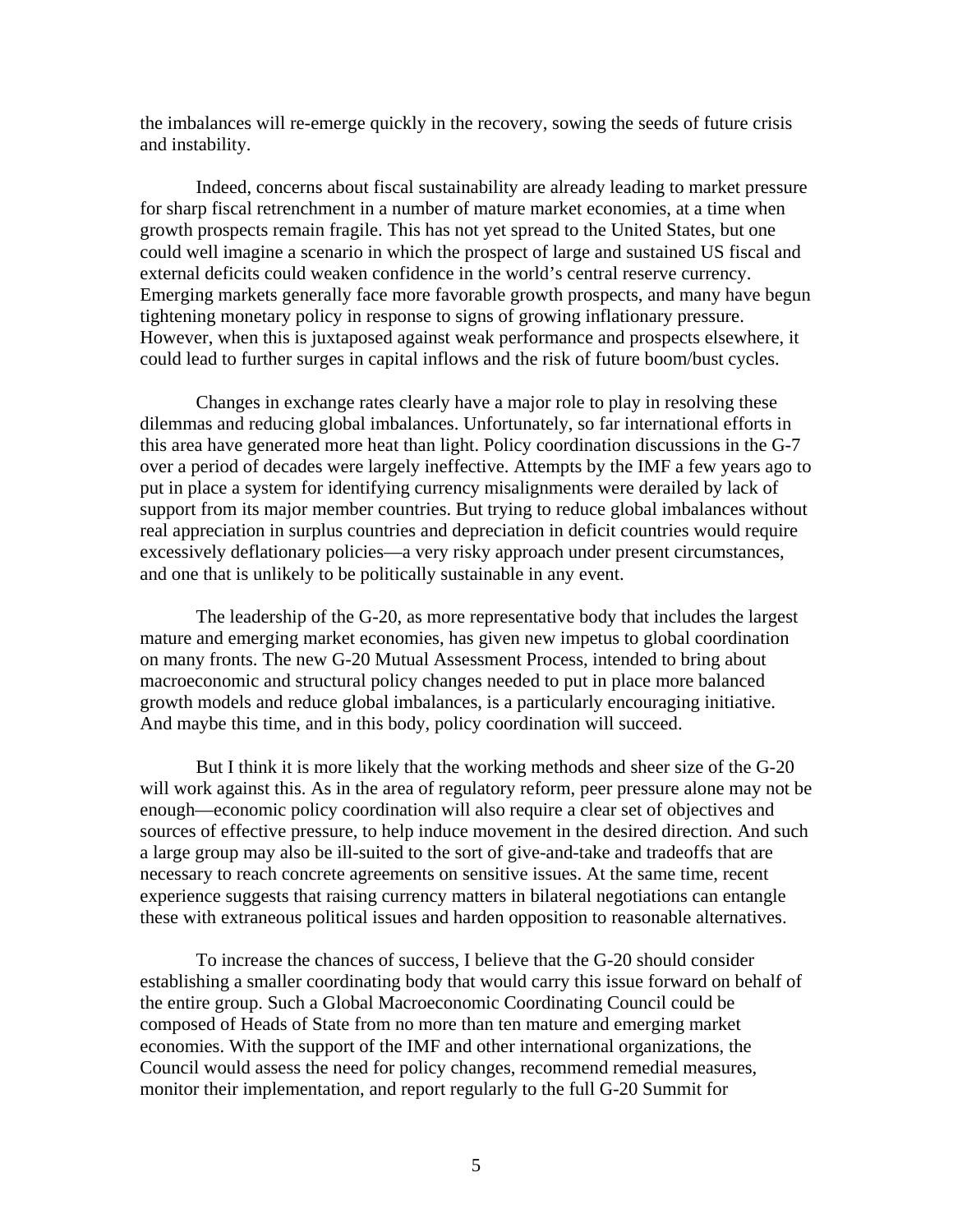appropriate follow-up action. In this way, it would be possible to combine a more agile process for agreement on policy changes with the enhanced legitimacy of the G-20 in considering and adopting the resulting strategy for balanced and sustainable growth.

#### *Institutionalizing consultation with the private sector*

 As a global association of globally-active financial institutions, the IIF is at the center of an extensive network of information and well-informed views on market developments, policy challenges, and global issues. At times we have useful opportunities to interact with government officials and international organizations. But over the years I have had a growing impression that we are not taking full advantage of the potential for public-private sector dialogue to improve economic performance.

 Now I know that some might say that the last thing we want is for public officials to be forging closer ties with powerful private firms as an end in itself. But my interest in more systematic interaction between the public and private sectors in not about regulatory capture or revolving doors. Simply put, I think that the operation of the global financial system has become so complex, and the roles of policies and markets so intertwined, that better mutual understanding and timely exchange of views on evolving issues is essential. Let me give a few examples.

 First, I have already discussed the importance of effective coordination among national authorities and international organizations in developing new financial regulatory standards. But it is also clear that the high stakes and incredible complexity of this task oblige us to mobilize the best possible information and talent in assessing alternatives and calculating costs and benefits. Indeed, the FSB has shown awareness of the potential importance of input on such issues.

 But traditionally there have been no significant, formal interactions between the Basel institutions and the private sector, and the willingness to consider it in the current circumstances has been blunted by the amount of time required for cooperation among national authorities, and by public suspicion about contacts with financial institutions in this context. I believe these difficulties can be overcome, and that institutionalized consultations with the private sector can be carried out in transparent ways that enhance the overall efficiency of the regulatory reform effort and allay public suspicion.

 Second, the crisis made it clear that there are missing dimensions in existing approaches to supervision of financial institutions. One of these is the lack of effective supervision of systemically important firms that fall outside the traditional regulatory network. Another is the need to complement the supervision of individual firms with macro-prudential supervision, aimed at detecting and correcting systemic vulnerabilities that may arise from the interactions of firms and market trends. In this area, we believe the private sector has a great deal to offer. Last year the IIF created its Market Monitoring Group—an independent body of expert practitioners co-chaired by Jacques de Larosière and David Dodge—was created to perform regular assessments of emerging sources of systemic vulnerability and ways to address them. The MMG has met